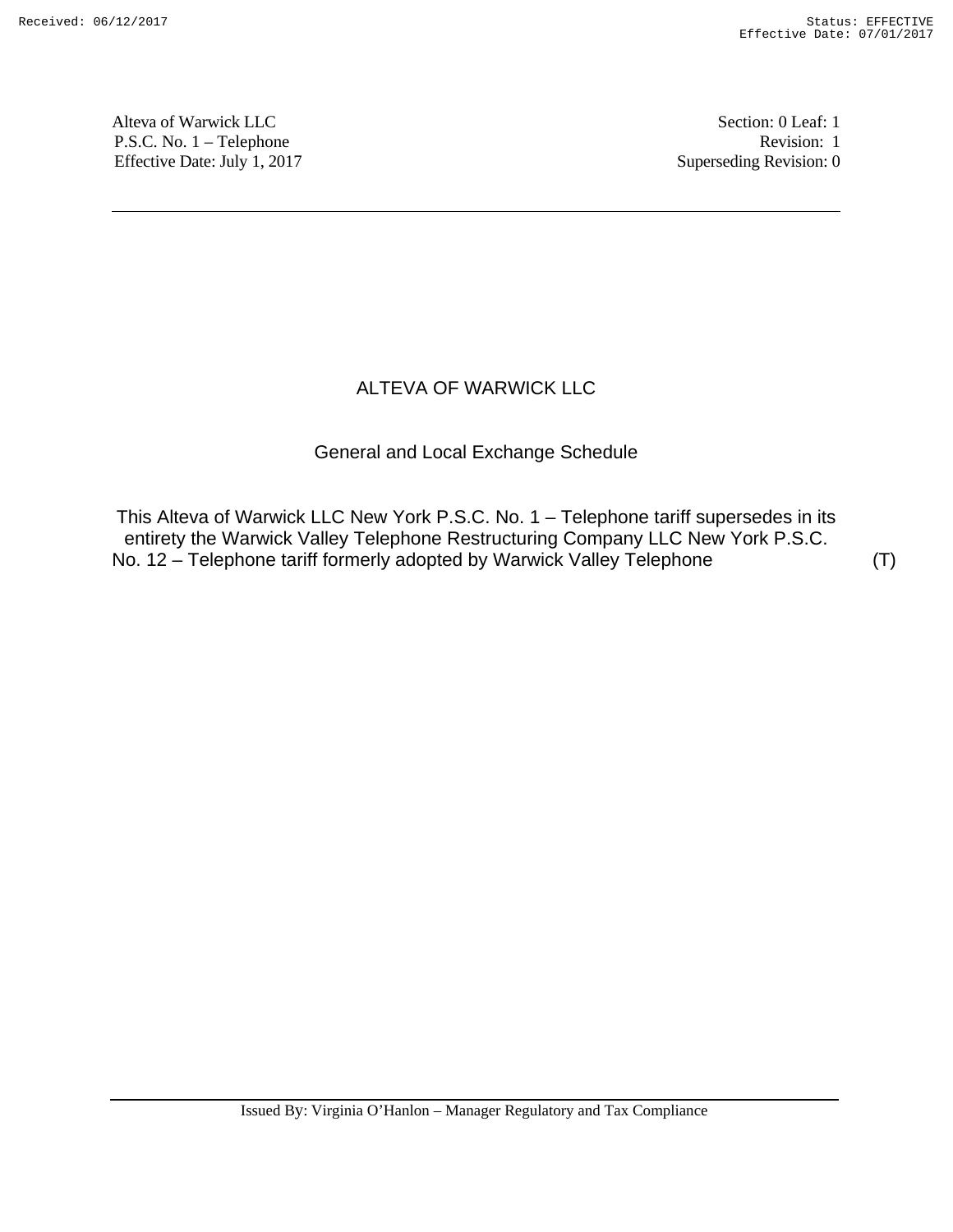Alteva of Warwick LLC Section: 0 Leaf: 2 P.S.C. No. 1 – Telephone Revision: 0 Effective Date: July 1, 2017 Superseding Revision:

## TABLE OF CONTENTS

| Section 1 | Concurrence and Exceptions                               |
|-----------|----------------------------------------------------------|
| Section 2 | <b>Exchange Descriptions</b>                             |
| Section 3 | Local Rate Schedule                                      |
| Section 4 | Company Specific Services                                |
| Section 5 | <b>Grandfathered Services</b>                            |
| Section 6 | Rates and Services - Middletown, N.Y. and Scotchtown, NY |

For any service listed in the New York State Telecommunications Association, Inc., Tariff P.S.C. No. 2 - Telephone, which this Company concurs in, that carries a rate designation of "N/A" in Section 3 and Section 6 of this tariff, the Company does not offer, and is in no way obligated to offer the service. All non-basic service offerings and Company service offerings are subject to the availability of facilities.